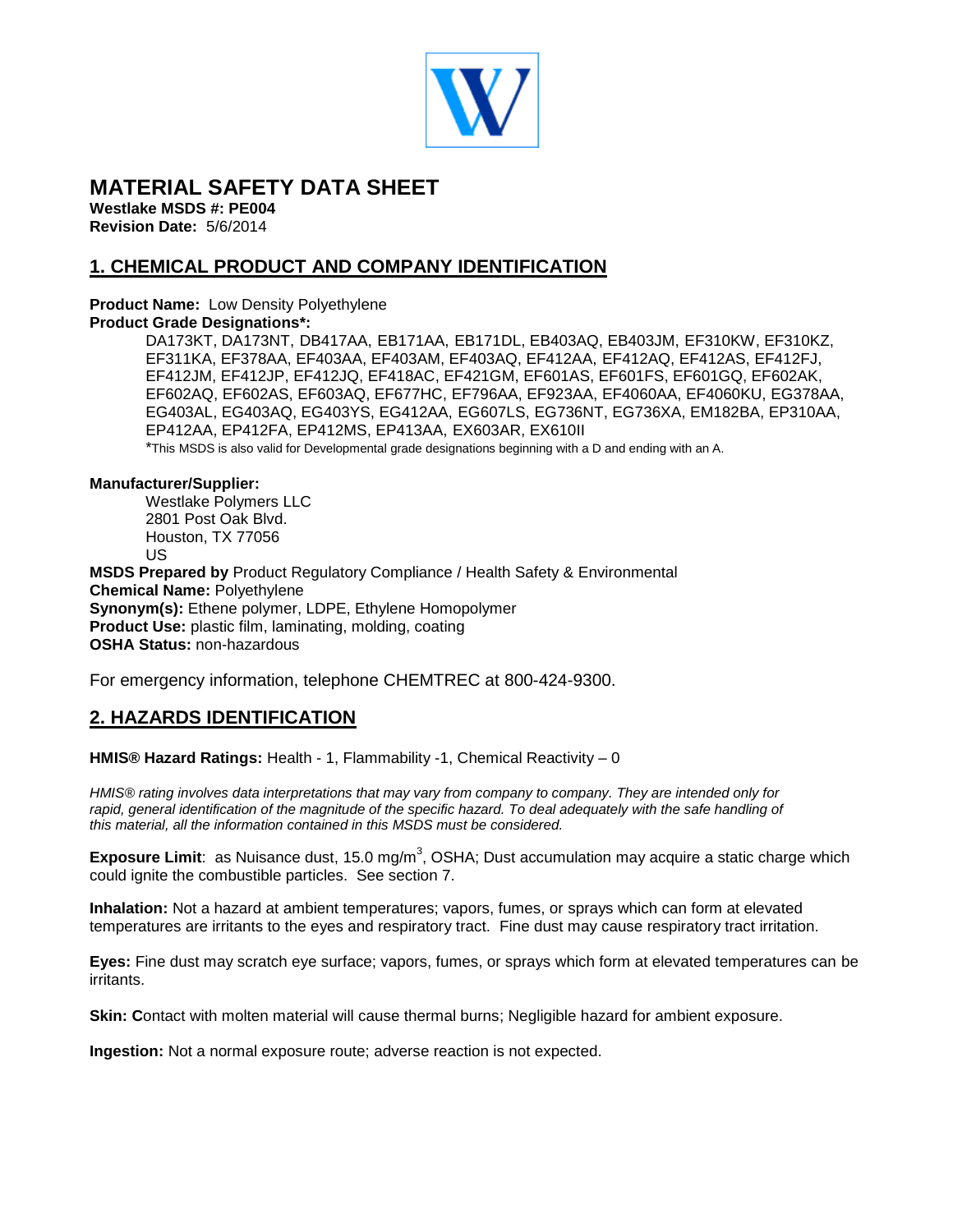## **3. COMPOSITION / INFORMATION ON INGREDIENTS**

**Weight % Component CAS Registry No.** >99.9 – 97 Polyethylene 9002-88-4 <0.75 – 0 Antioxidants and/or Slip Reagent Proprietary <2 - 0 Antiblock Reagent Proprietary

## **4. FIRST-AID MEASURES**

**Inhalation:** If overcome by dust or vapors, move to fresh air. Get medical attention if symptoms persist.

**Eyes:** If dust or molten material contacts the eye, immediately flush with plenty of water for at least 15 minutes. If irritation persists, get medical attention immediately.

**Skin:** For thermal burns, flush or submerge effected area in cold water to dissipate heat. Cover with clean bandage material. Do not peel material from skin. Get medical attention. For contact at ambient temperatures, wash with soap and water.

**Ingestion:** Material is not expected to be absorbed from the gastrointestinal tract so that induction of vomiting should not be necessary.

**Note to Physicians:** Burns should be treated as thermal burns. The material will come off as healing occurs; therefore, immediate removal from the skin is not necessary.

# **5. FIRE FIGHTING MEASURES**

**Extinguishing Media:** water fog, dry chemical, foam, carbon dioxide

**Special Fire-Fighting Procedures:** Water spray to cool fire exposed surfaces. Wear self-contained breathing apparatus and protective clothing to enter area.

**Hazardous Combustion Products:** carbon dioxide, carbon monoxide, formaldehyde, acetaldehyde, irritating smoke.

**General Fire and Explosion Hazards:** Solid product will burn at or above the flash point. Oxygen lean conditions may produce toxic gases, acrid fumes, irritating smoke. Product may accumulate a static charge which could result in an electrical discharge that could ignite polymer dust.

# **6. ACCIDENTAL RELEASE MEASURES**

Sweep or shovel up, place in a container for salvage or disposal. Product is non-hazardous in its delivered form.

# **7. HANDLING AND STORAGE**

**Personal Precautionary Measures:** Avoid contact with molten material; do not breathe fumes, vapors, dust or sprays from molten or burning material. When processing at > 600°F (315°C), consider use of a respirator to avoid breathing decomposition products.

**Prevention of Fire and Explosion:** Keep from contact with incompatible materials. Minimize dust generation and accumulation. Because product may accumulate a static charge, use proper bonding and/or grounding procedures prior to transfer. In the United States of America, refer to NFPA® Pamphlet No. 654, "Prevention of Fire and Dust Explosions from the Manufacturing, Processing, and Handling of Combustible Particulate Solids."

**Storage:** Keep container closed and in ventilated area, away from ignition sources, heat, open flames, and direct sunlight. Do not store with incompatible materials.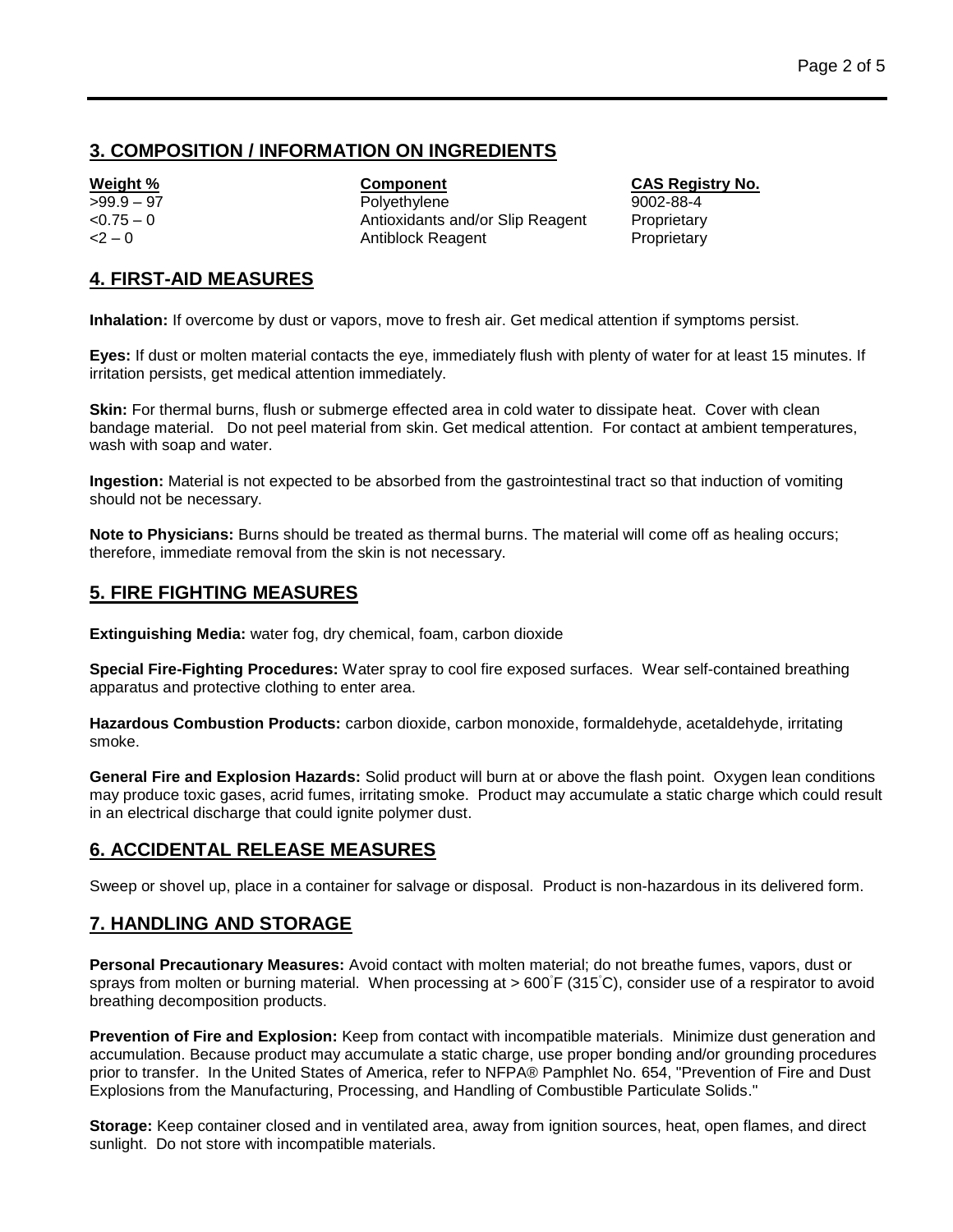# **8. EXPOSURE CONTROLS/PERSONAL PROTECTION**

#### **Occupational Exposure:** Nuisance dust TLV: 10 mg/m<sup>3</sup> (ACGIH)

**Ventilation:** Good general ventilation (typically 10 air changes per hour) should be used. Ventilation rates should be matched to conditions. Supplementary local exhaust ventilation, closed systems, or respiratory and eye protection may be needed in special circumstances; such as poorly ventilated spaces, very hot processing, evaporation of liquids from large surfaces, spraying of mists, mechanical generation of dusts, drying of solids, etc.

**Respiratory Protection:** If engineering controls do not maintain airborne concentrations to an acceptable level, an approved respirator must be worn. In the United States of America, if respirators are used, a program should be instituted to assure compliance with OSHA Standard 29 CFR 1910.134. Respirator type: dust, organic vapor

**Eye Protection:** Wear goggles or a face shield when working with molten material or when dust is generated.

**Skin Protection:** Wear thermally resistant gloves and long sleeves when handling molten product.

**Recommended Decontamination Facilities:** eye bath, washing facilities

## **9. PHYSICAL AND CHEMICAL PROPERTIES**

**Physical Form:** solid **Color:** translucent to whitish **Odor:** odorless to mild **Odor Threshold:** not applicable **Specific Gravity:** 0.901 – 0.935 **Melting point:** 100℃ (212<sup>°</sup>F) – 120℃ (248<sup>°</sup>F) **Solubility in Water:** negligible **Flash Point:** 343◦C min (650◦ F) estimated ASTM E136; combustible solid **Thermal Decomposition Temperature:** Thermal stability not tested for each grade, degradation in air may begin at > 300◦C (573◦ F). Low stability hazard expected at normal operating temperatures.

## **10. STABILITY AND REACTIVITY**

**Stability: Product as delivered is stable. Incompatibility:** Product reacts with strong oxidizing agents, fluorine. **Hazardous Polymerization:** Will not occur.

### **11. TOXICOLOGICAL INFORMATION**

**General:** The crystalline silica when present in these products is encapsulated by the polyethylene plastic matrix and therefore the likelihood of exposure is minimal. No acute toxicity effects are known.

## **12. ECOLOGICAL INFORMATION**

These products have not been tested for environmental effects. These products are not expected to present any environmental problems.

# **13. DISPOSAL CONSIDERATIONS**

Discharge, treatment, or disposal may be subject to national, state, or local laws. Incinerate or landfill in accordance with local regulations.

Emptied containers may retain product residue, follow label warnings even after container is emptied.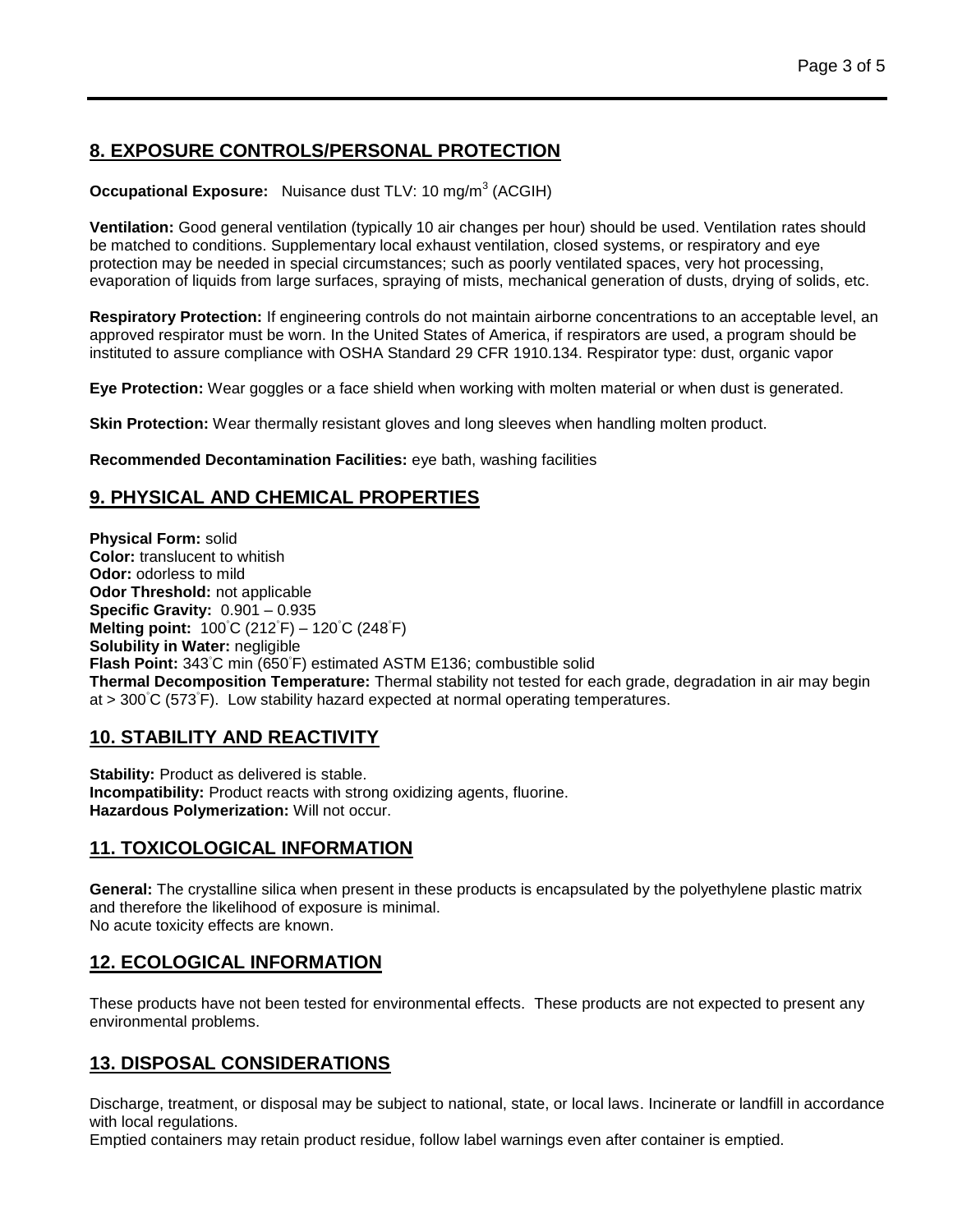#### **14. TRANSPORT INFORMATION**

*Important Note: Shipping descriptions may vary based on mode of transport, quantities, package size, and/or origin and destination. Consult your company's Hazardous Materials/Dangerous Goods expert for information specific to your situation.*

**DOT (USA):** Class not regulated

**Sea - IMDG (International Maritime Dangerous Goods):** Class not regulated

**Air - ICAO (International Civil Aviation Organization):** Class not regulated

### **15. REGULATORY INFORMATION**

Note: Information listed in this Section is not meant to be comprehensive, but represents frequently requested information.

**TSCA (US Toxic Substances Control Act), Sec 8(b):** These products are listed on the TSCA inventory. **TSCA, Sec 12(b**): These products do not contain substances subject to reporting

**WHMIS (Canada) Status:** non-controlled

**SARA Title III:** In accordance with the provisions of Title III, Sections 311 & 312 of the **Superfund Amendments and Reauthorization Act**, these products are not hazardous. These products do not contain Section 313 Reportable Ingredients.

**RCRA**: In the form delivered by Westlake, these products are not considered as hazardous waste, and are not subject to reporting under the **Resource Conservation and Recovery Act.**

**CERCLA:** In the event of a spill, the end user should verify whether reporting is required under local, state, and/or federal regulations.

**California Prop 65**: In compliance, no reportable substances

**CONEG**: These products are in compliance with the heavy metals requirements of the **Coalition of Northeastern Governors**.

**Ozone Depleting Substances**: none reportable, in compliance with 40 CFR 82.

**Carcinogenicity Classification (components present at 0.1% or more): none, unless listed below: IARC** (International Agency for Research on Cancer) Crystalline silica (quartz): carcinogenic to humans **NTP** (National Toxicology Program) Crystalline silica (quartz): known to be a carcinogen

**European Hazardous Chemicals:** Does not contain REACH SVHC per the issue date herein, In compliance with 1272/2008/EC, 2002/95/EC & 2011/65/EC (RoHS), 2002/96/EC (WEEE). These polymers are not hazardous according to EC Directives.

**DSL (Canadian Domestic Substances List) and CEPA (Canadian Environmental Protection Act):** These products are listed on the DSL. All additives used in the formulation of these products are DSL listed..

**EINECS (European Inventory of Existing Commercial Chemical Substances):** These products comply with EINECS requirements. The polymers are exempt from listing; the monomers are EINECS listed. All additives used in the formulation of these products are EINECS listed.

**AICS / NICNAS (Australian Inventory of Chemical Substances and National Industrial Chemicals Notification and Assessment Scheme):** These products are listed on AICS or otherwise comply with NICNAS.

**ENCS, ISHL (Japan Chemical Substance Inventories):** These products are listed in the Handbook or have been approved in Japan by new substance notification.